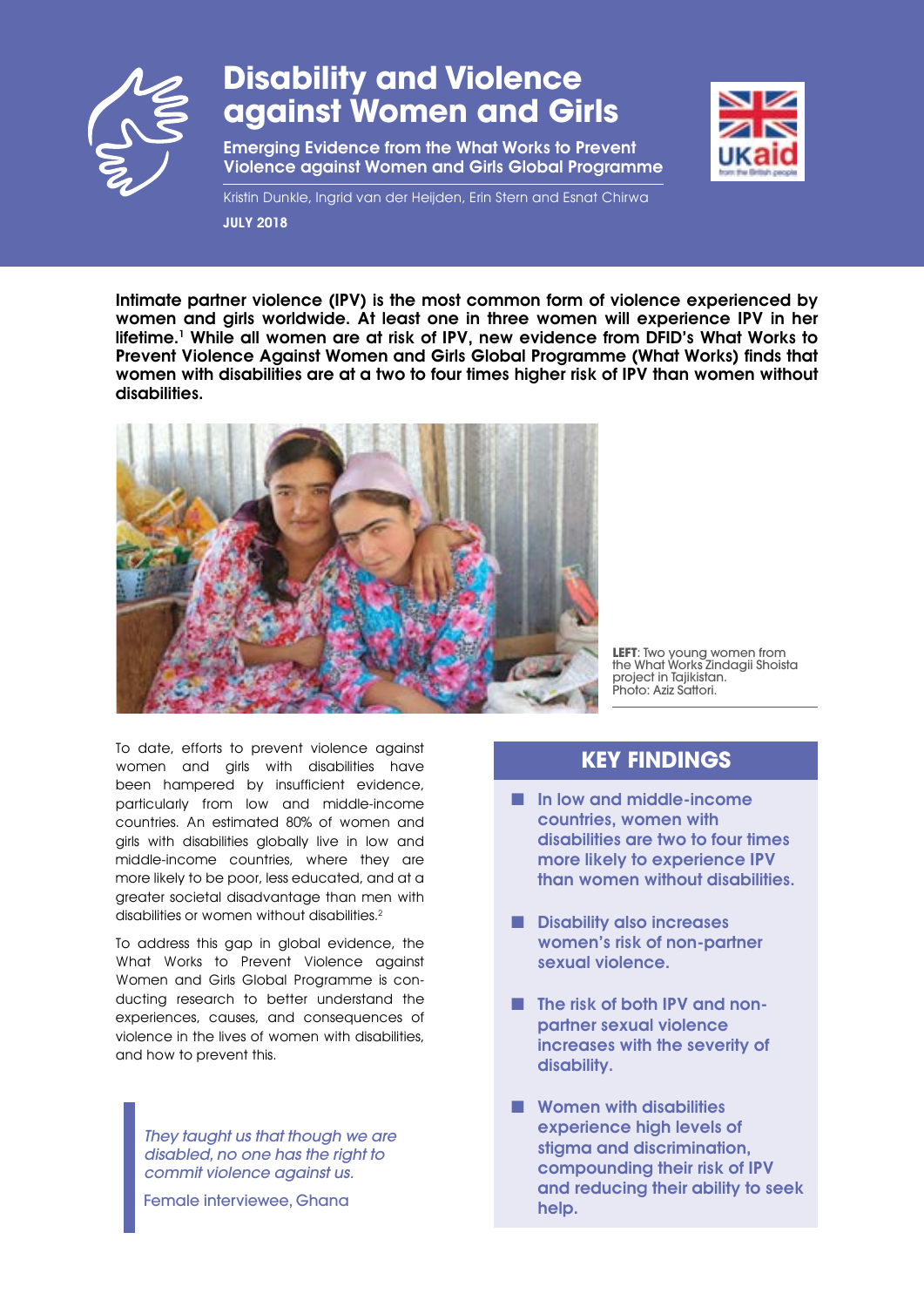### **INTERSECTIONS OF DISABILITY, GENDER AND VIOLENCE**

The relationship between disability and violence is reciprocal. Women and girls with disabilities are at increased risk of experiencing violence, while violence itself can lead to new or more severe disability. Women and girls with disabilities are exposed to a wider range of potential perpetrators than their non-disabled peers. These include people on whom they may be physically, economically, or socially dependent, including intimate partners, family members, health care providers, teachers, or personal care assistants.

They are also at risk of disability-specific forms of violence, such as verbal or emotional abuse targeting their disability, denial of care or medication or being overmedicated, being physically neglected or refused help, and being economically exploited. Women and girls with disabilities also face increased risk of violence in a wider range of settings than women without disabilities, such as institutions or group-homes and specialised health care settings.

Because they may often rely on a wide range of potential perpetrators, women and girls with disabilities are more likely to stay in abusive situations for longer periods of time and have fewer options for seeking safety.

They may experience difficulty recognising, defining, or describing abuse, and are often less likely than their peers without disabilities to be aware of, or able to access services due to barriers in physical and social environments. Even when they do report violence, women and girls with disabilities may struggle to find people who believe them or regard them as reliable witnesses. Increased difficulty in seeking help increases their risk of sustaining severe injuries from unalleviated violence.

Violence can also exacerbate a pre-existing disability or lead to a new impairment – this is especially the case for mental health conditions such as anxiety, depression, and Post Traumatic Stress Disorder (PTSD).<sup>3</sup>

#### **METHODOLOGY**

To better understand connections between disability, gender and violence in low and middle-income countries, What Works has:

- Included the Washington Group Short Set of Questions on Disability in all quantitative impact evaluations of VAWG prevention interventions across 12 countries.4 These questions ask participants about levels of impairment and allow for comparison of data across projects and countries; and
- Conducted 58 in-depth qualitative interviews with women and men with disabilities participating in What Works VAWG prevention programmes in Ghana, Rwanda, South Africa, and Tajikistan.

This brief summarises topline findings from this research, including a meta-analysis of quantitative baseline data from over 4,500 women participating in What Works' interventions in six countries (Afghanistan, Bangladesh, Ghana, Nepal, South Africa, and Tajikistan).

#### **FINDINGS**

1. In low and middle-income countries, women with disabilities are two to four times more likely to experience intimate partner violence than women without disabilities.\* Among women under 40 years, 61.5% of women with disabilities had experienced physical or sexual IPV in the past year compared to 35.2% of women without disabilities. Among women 40 and older, 32.4% of women with disabilities compared with 17.7% of women without disabilities had experienced physical or sexual IPV.





\* The analysis is based on adjusted odds ratios and has been age-adjusted to take into account the fact that reported occurrence of<br>IPV is highest at younger ages, while reports of disability are highest in the oldest age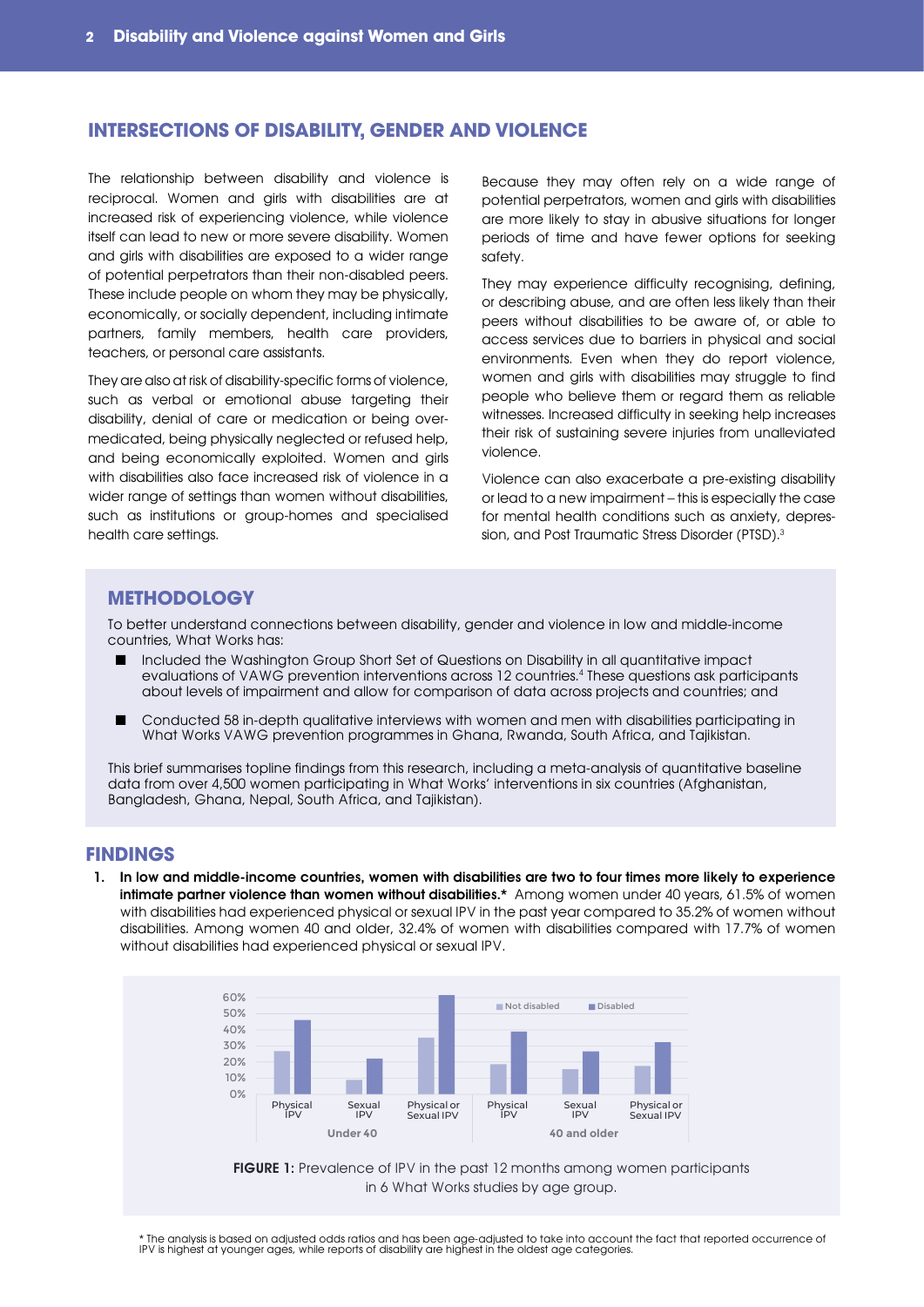2. Disability increases women's risk of non-partner sexual violence. In What Works' Stepping Stones Creating Futures project in informal settlements in South Africa,\*\* 42.7% of young women with moderate to severe impairments reported sexual violence from a man other than an intimate partner over the past 12 months, compared to 35.7% of women with mild impairments, and 25.5% of women without impairments.



3. The risk of both IPV and non-partner sexual violence increases with the severity of disability. The frequency of IPV increases significantly across all types of IPV with increasing severity of disability. While past year prevalence of IPV among women without any disability was around 36%, this rose to 55% for women with moderate disabilities and 59% for women with severe disabilities.



in 6 What Works studies by severity of disability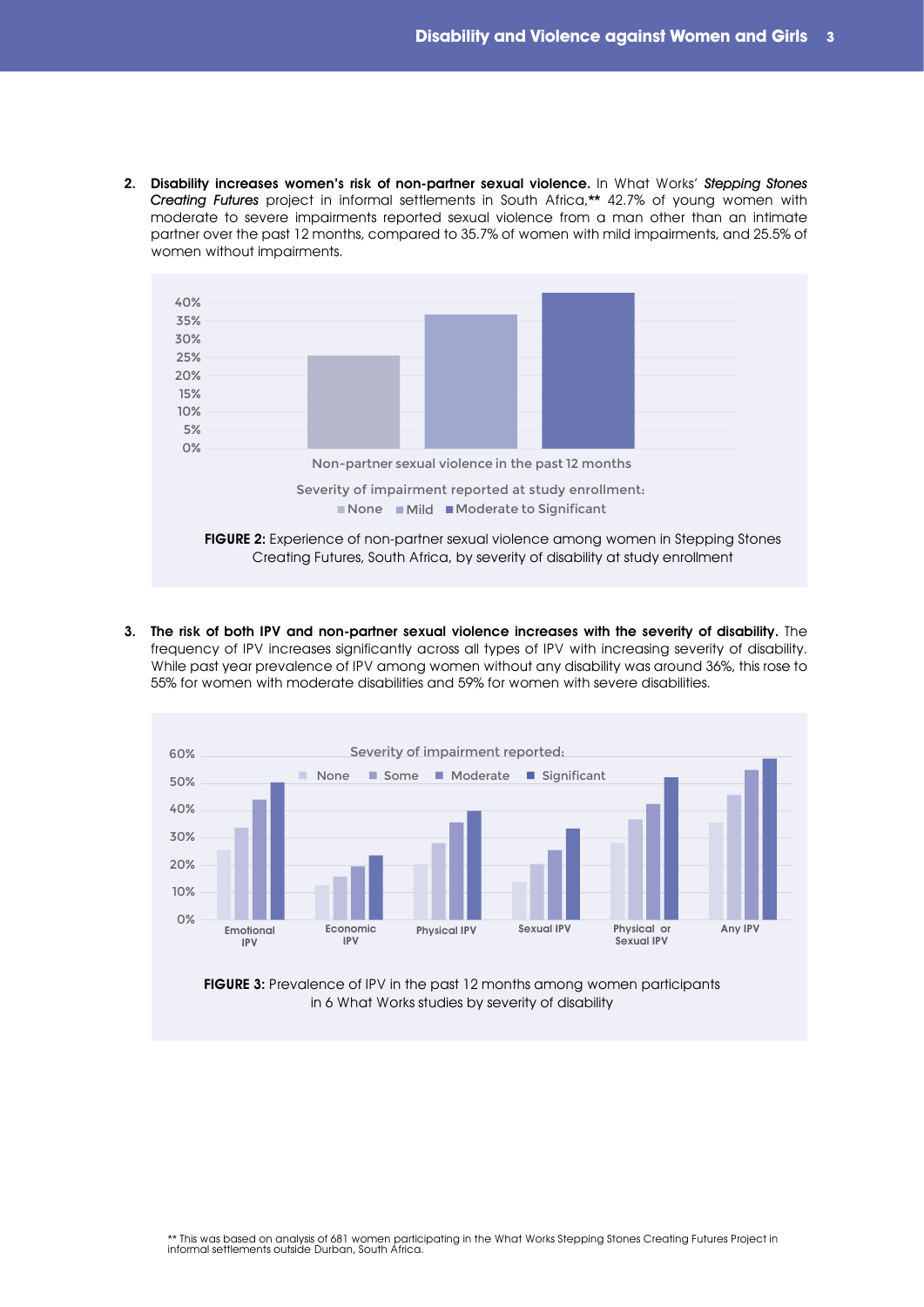In-depth qualitative interviews revealed the extent of stigma and discrimination experienced by people living with disabilities, which was often more pronounced for women with disabilities, compared to men. Disability-related violence compounded experiences of gender-based violence.

Disability-related stigma and discrimination manifested as verbal abuse and exclusion from social interactions by partners, family and community members, which had significant emotional consequences:

*As for this community they insult people with their disabilities. The man I live with also insults me with my disability and it hurts me a lot.*

Female interviewee, Ghana

Women with disabilities were said to be less attractive marital partners than their male counterparts and considered unable to fulfil 'normative' or 'ablebodied' female roles:

*[My husband] does not call me by my name, he calls me lame. He calls me lame every day. I cry and feel sad.*

Female interviewee, Tajikistan

Stigma, isolation and dependency on partners for income and care made women with disabilities more vulnerable to IPV (especially emotional IPV), more likely to tolerate IPV, and less likely to report it:

*Now that she has a disability she will have it forever, she will not be able to achieve anything and she won't find a husband.*

Male interviewee, Rwanda

#### **CASE STUDY:** Meaningful Inclusion of People with Disabilities in Indashyikirwa 'Agents of Change', Rwanda

*Indashyikirwa* is a four year (2014–2018) IPV prevention programme implemented by CARE Rwanda, Rwanda Women's Network, and Rwanda Men's Resource Centre across three provinces in rural Rwanda.

The programme combines four main components:

- 1. couples' curriculum to support healthy, nonviolent relationships,
- 2. community-based activism with couples,
- 3. training and engagement of opinion leaders, and
- 4. women's safe spaces for IPV survivors.

As the programme progressed, Indashyikirwa cultivated proactive strategies for involving people living with disabilities. These included encouraging women's safe space facilitators to conduct home visits to people living with disabilities in their communities, offering dedicated support, and encouraging people with disabilities to engage with **Indashyikirwa**.

The **Indashyikirwa** programme team partnered with the National Council of Persons with Disabilities to train all *Indashyikirwa* staff on disability inclusion. Rwanda Women's Network staff delivered a version of this training to all *Indashyikirwa* community activists and women's safe space facilitators, and to 280 community members living with disabilities. The team also developed communication materials illustrating intersections of VAWG and disability.



**ABOVE:** *Indashyikirwa* communications material. The English translation is: "We all have power. How do you use your power? Be involved in the fight against against violence based on gender and disability." – DFID Rwanda, CARE Rwanda, Rwanda Women's Network and RWAMREC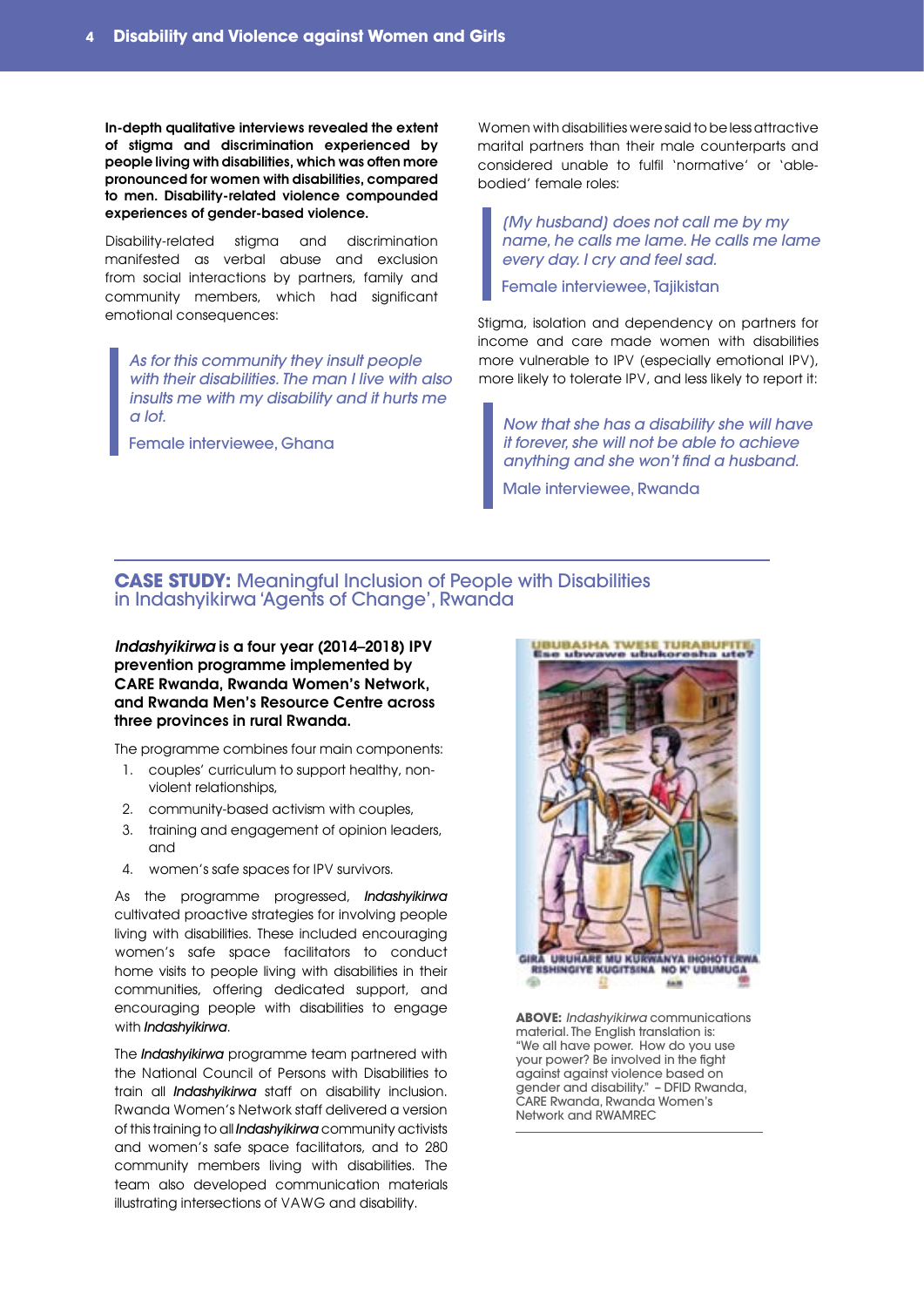#### **RECOMMENDATIONS AND LESSONS FROM PRACTICE**

What Works research findings highlight how vital it is to ensure meaningful inclusion of women with disabilities in VAWG policy and programming. Women with disabilities are uniquely able to identify effective ways to combat violence against other women and girls with disabilities, and to identify barriers to disabilityinclusive programming. Supporting and fostering the leadership of women and girls with disabilities is essential.

The findings reinforce the need to invest in expanding the evidence base on preventing violence against women and girls with disabilities in low and middle income countries. They also highlight the need for systematic disaggregation of programme data by gender and disability, to assess whether interventions are equally effective for women and girls with disabilities.

IPV and sexual violence prevention programmes must be inclusive of women with disabilities, accessible, and designed to meet their needs. Effective strategies include:

- Partnering with women-led disabled people's organisations to identify barriers to inclusion of women with disabilities, support design and implementation of disability inclusive programming, and train staff.
- Deliberate outreach, such as home visits, to enable participation of women with disabilities who are physically and/or socially isolated.
- Adapting programmes to counter barriers to accessibility (e.g. transport, communication) for people with disabilities.
- Including people with disability, particularly women, in visible leadership and training roles to help break down stigma and ensure the needs of programme participants with disabilities are met.
- Ensuring that monitoring and evaluation systems track inclusion of, and effective service delivery to, people with disabilities.

The question of whether women with disabilities can access and benefit from VAWG prevention programmes designed for the general population remains outstanding. What Works will use its qualitative research with women and men with disabilities, and the data from its impact evaluations, to help to fill this knowledge gap and set standards for disability inclusive VAWG prevention work for the future.



**LEFT:** Women engaging in handicraft activities at one of the *Indashyikirwa* safe spaces in Rwanda

*We visit people with disabilities and discuss. For example, we can tell a woman about power or domestic violence because people with disabilities don't attend the [public] discussions. There is one person I visited and she was like: 'I also have the power just like someone who doesn't have any physical disability? I use to feel so small given the way I walk! I didn't even wish to go where other are gathering. Thanks so much, I won't feel shy anymore to go where others are. It is so good to know that there are people who think about us.*

Women's Safe Space Facilitator, Eastern Province